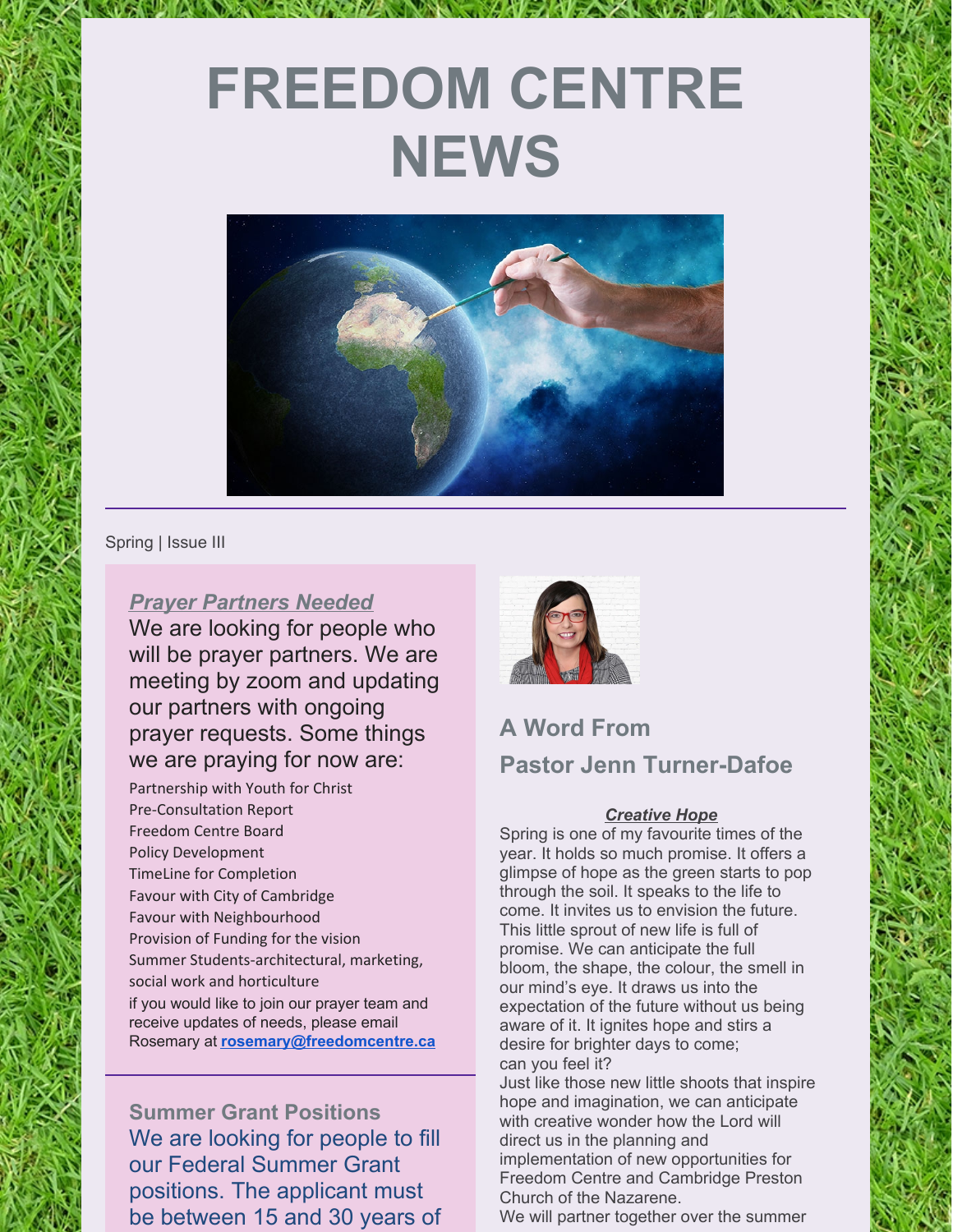age. We are looking for an architect student, marketing student, social work student and a camp director. Please contact Rosemary **[rosemary@freedcomcentre.ca](mailto:rosemary@freedcomcentre.ca)** for more information.

months to build upon the community gardens that started last year, and we will host a day camp for children. These are the fruits of God being in the conversation and Him bringing creative hope. New opportunities breathe hope and joy into our lives. We desire to bring the hope of Jesus Christ to our community. The Lord reminds me that when our church reflects our community, our community will reflect him, which is God's desire. In this crazy time, we can bring creative hope. How will you spread creative hope this spring season?

# **Introducing...**



# **Corporal(Retired) Tim Riley**

**Tim is an army veteran, who has traveled the world and experienced many highs but also experienced divorce, incarceration, and depression. At his bottom, he sought Jesus and established a strong personal relationship with Jesus. He is also active on the board of directors for New Life Prison Ministries, as well as their aftercare programs and mentors others. He strives to be salt and light in his workplace where he is a crew leader and chief union steward. He is passionate to be of help to make the Freedom Centre loving and impactful for the community and veterans in need. Tim will serve as a non-voting member on the board.**





We were able to host the Cambridge Dismas on March 15th with 20 present. It was encouraging to be in person, share words of encouragement, and a meal with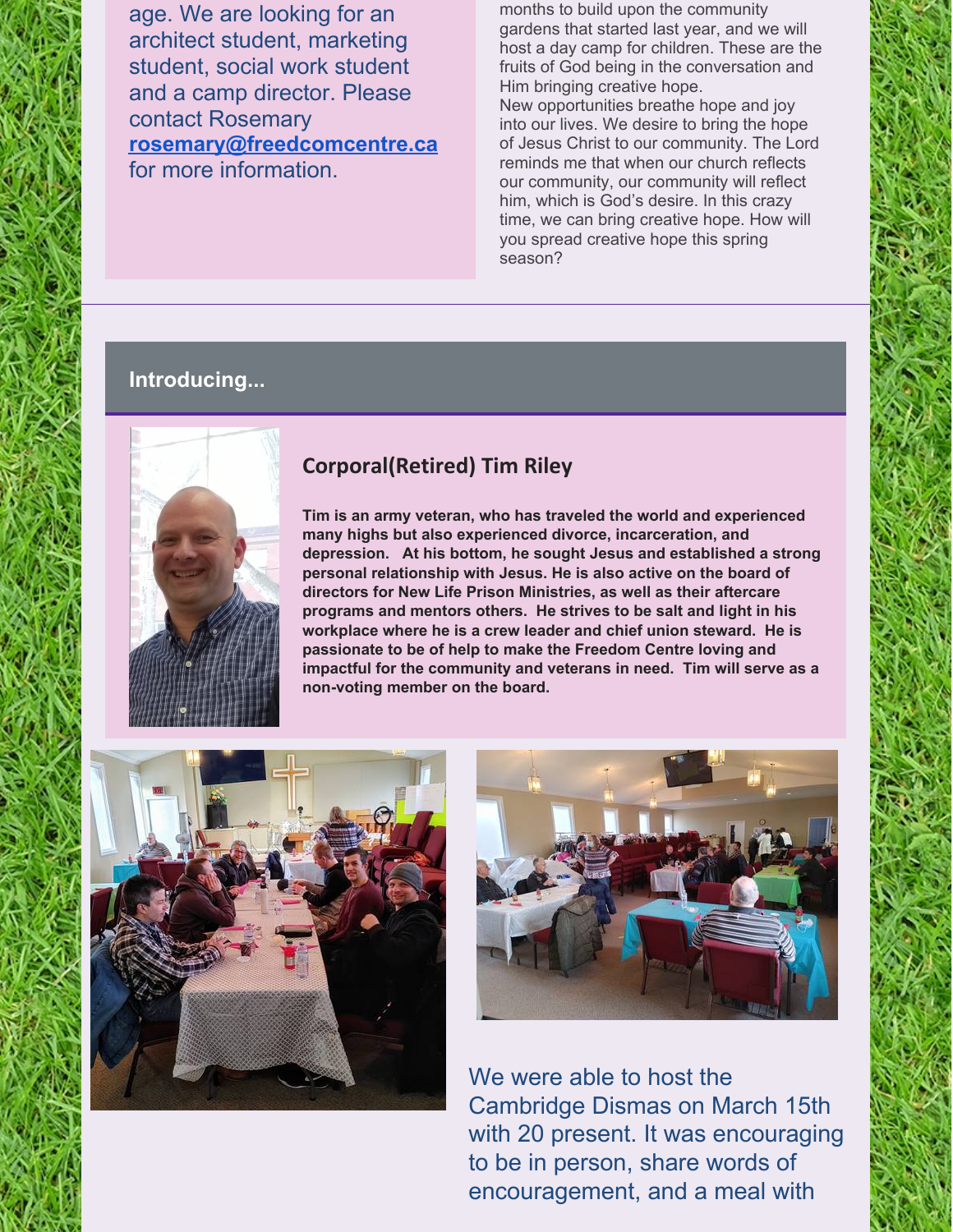

those who have been in conflict with the law. (picture above and left)

# **Freedom Centre:Third Floor**



"The goal of the Veterans floor at the Freedom Centre is to provide a safe, stable, supportive, and transitional supportive environment for veterans that are struggling in the mainstream of society. The setting will help them heal and give them resources and the ability to gain the tools they need to experience healthy integration back into society and with their families. In addition to professional counseling and therapy provided by the local Operational Stress Injury Clinic, we endeavor to provide some helpful programs and mentorship through volunteers to assist them to make breakthroughs in areas of trauma, relationship skills, and other areas. In this micro-community, we want to provide a sanctuary of their own private room, garden space, and freedom. Many suffer from PTSD and other disorders, from their exposure during their service in the Armed Forces. Let us show them love as Christ wants us to love our neighbour."

Corporal(Retired) Tim Riley,